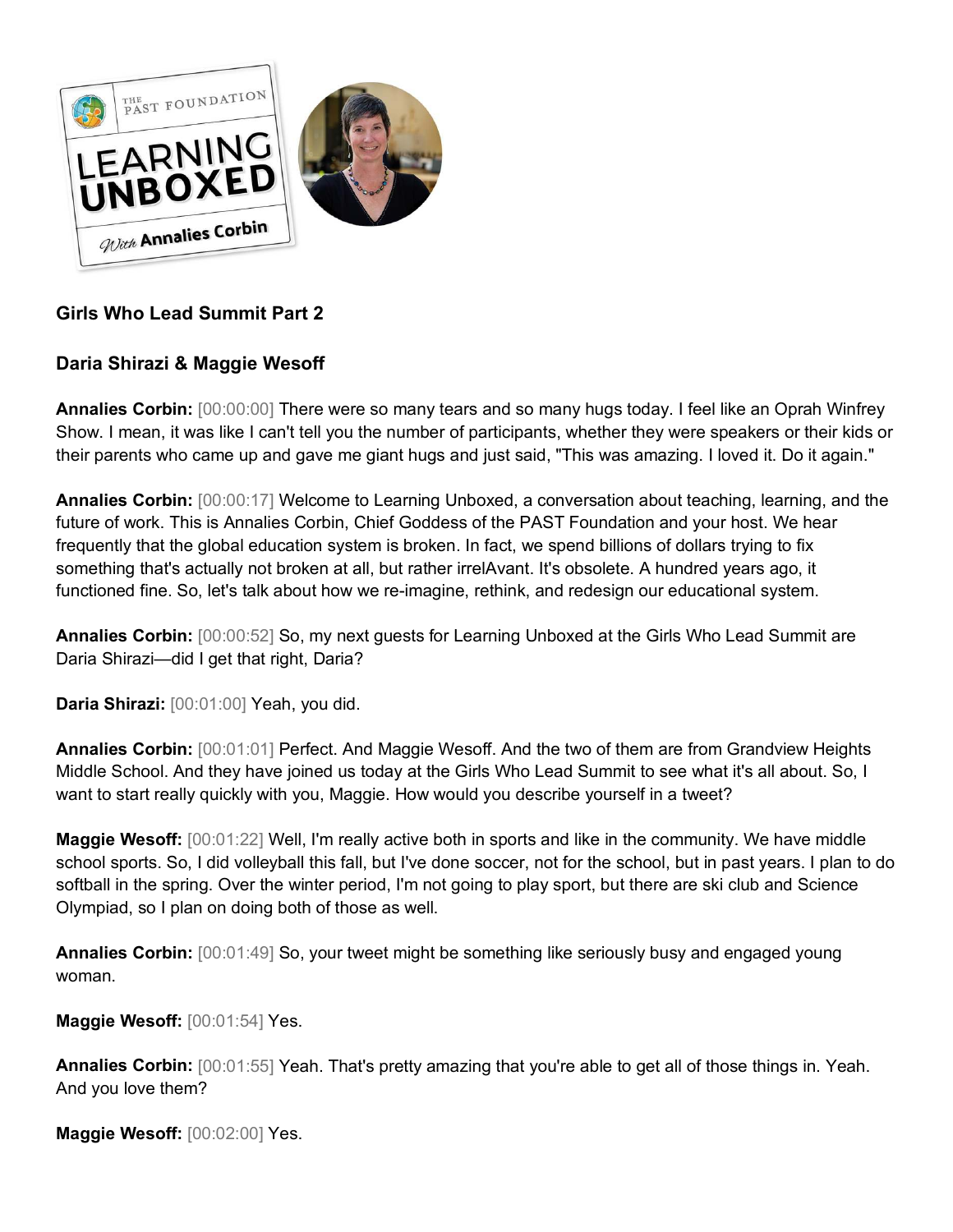**Annalies Corbin:** [00:02:02] That's awesome. And so, Daria, tell me a little bit about the thing you love most about school.

**Daria Shirazi:** [00:02:10] I think the thing I love most about school is just everything that goes on and there's always new stuff happening, even though just everything's always changing and you kind of don't know what to expect.

**Annalies Corbin:** [00:02:24] And so, as the both of you are in middle school, so eighth grade, seventh grade?

**Daria Shirazi:** [00:02:29] Seventh.

**Maggie Wesoff:** [00:02:29] Seventh.

**Annalies Corbin:** [00:02:30] Seventh grade. So, you're right in the middle of middle school, right?

**Maggie Wesoff:** [00:02:33] Yeah.

**Annalies Corbin:** [00:02:34] But that's a really awesome time, actually, I'll be honest with you, because middle school is that space where you learn so much about yourself, right? And lots of times, the things we learn about ourselves, we're really proud of, but sometimes, we internalize them. We spend a lot of time thinking about how the rest of the world-

**Maggie Wesoff:** [00:02:53] Yeah.

**Annalies Corbin:** [00:02:53] ... thinks about us. And that's not necessarily a great thing. So, Maggie, one of the things that I love about just that list that you boldly put out there, of all the different things that you're doing, that screams to me, this is a young woman who is curious. And so, what are you most curious to learn, Maggie?

**Maggie Wesoff:** [00:03:10] I'm really interested in physics and just like how things work. It's weird that things work the way they do. So, physics and chemistry are two things I'm really interested in. But also, in math, just like how the patterns and numbers present themselves, it's really an odd thing that it's interesting.

**Annalies Corbin:** [00:03:36] I don't think it's odd at all. I think that's absolutely awesome. We need so many strong women out there in the STEM field. And so, to be curious and interested in that in seventh grade, that's absolutely awesome. Don't let go of that. That's spectacular. Daria, when you think about the things that you are hopeful in school, right? So, what is it that you see that schools should be providing for you?

**Daria Shirazi:** [00:04:07] I think it should just be like the academic part of school should be a way to get away from kind of everything that's happening as great as that is. Like all of the social drama as exciting as it may be, like I think when you learn things, it's just kind of a break from that because it's like this is the stuff that actually matters and like this is what's going to find my future.

**Annalies Corbin:** [00:04:40] So, schools should be a drama-free zone. Is that what you're saying?

**Daria Shirazi:** [00:04:43] I mean, I think there's no way to fully prevent that. It's just I think when there are classes and like when you are learning something, I think it's just like it should be a way to dive in and just not think about anything else and just think about learning and moving forward.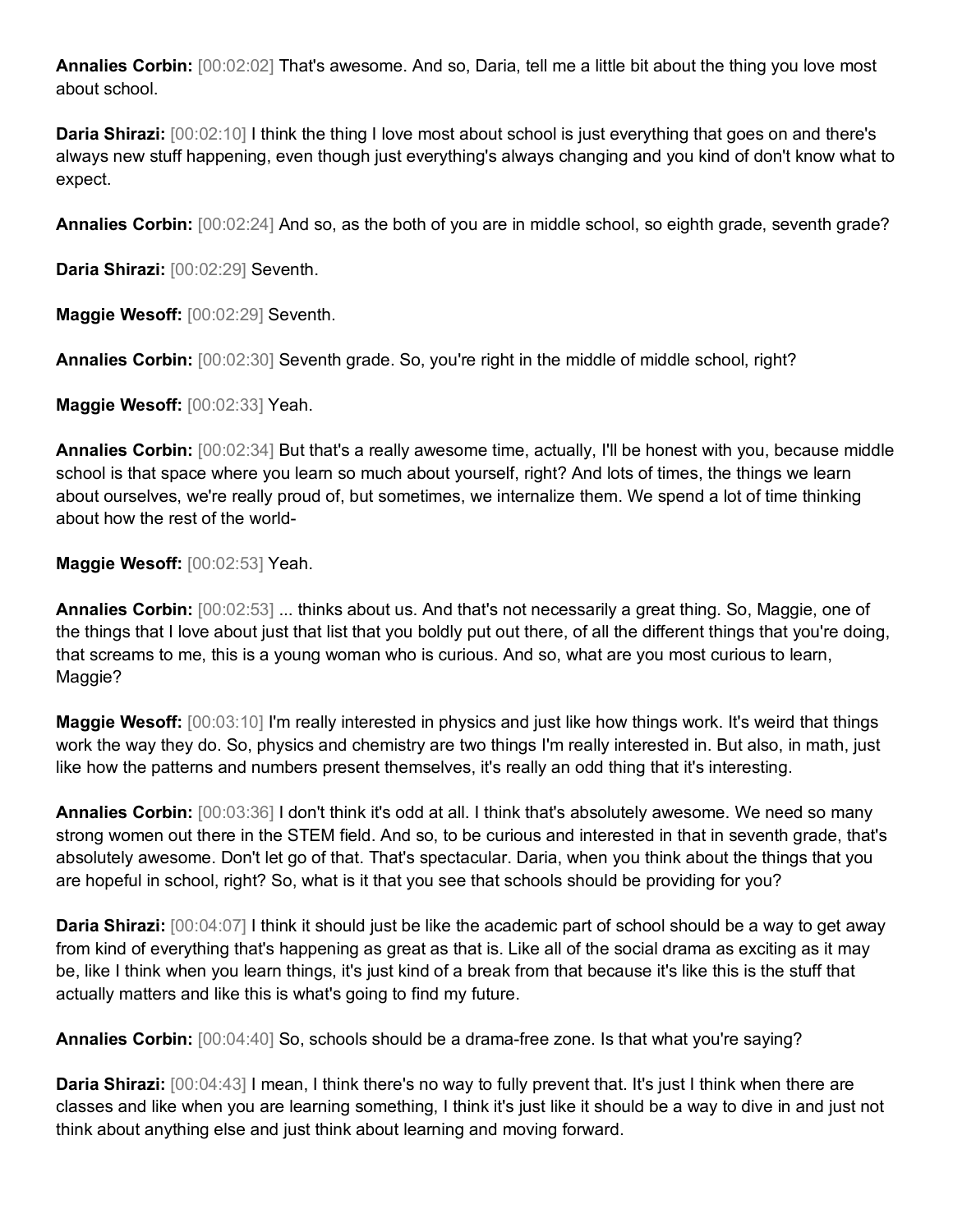**Annalies Corbin:** [00:05:05] So, Maggie, do you think that you're able to do that in school right now? I mean, do you think that the structure of school as it exists right now in your school and recognizing that everybody around the world, we have listeners from all over the place, that school is different for everybody. So, it's really important for folks to understand what school is like for you. So, to Daria's point, are you able to just really dig down or there are some things that you're just like, "I'm not so interested in this, but there are some things that I'm able to sort of put my head down and sort of love"?

**Maggie Wesoff:** [00:05:41] Yeah.

**Annalies Corbin:** [00:05:41] Do you need to find more ways to love what you're learning in school?

**Maggie Wesoff:** [00:05:45] Well, in school, there's always the subconscious that's like, "Oh, well, what do they think of my outfit today", or whatever it might be. But also, when you're in an environment that's a learning environment, you're kind of just like, "Well, who cares what my outfit looks like. I want to learn about whatever you're learning about." And so, it's kind of a break from all of that, like stressing, social, just being around people. It can be hard sometimes. And so, school, it's funny because that's probably where the most of the drama happens. But also, it's where you kind of get a break from it as well. So, it's kind of everything rolled into one.

#### **Daria Shirazi:** [00:06:29] Yeah.

**Annalies Corbin:**  $[00:06:31]$  That's a really interesting perspective. And I really, really appreciate hearing you say that. Because I don't necessarily think that a lot of folks that are on the outside looking in understand that perspective. So, thank you for sharing that. I want to talk a little bit about, so you're here today at the PAST Innovation Lab for Girls Who Lead Summit. So, we're really digging down in talking about leadership and all the different ways that you can learn skills around leadership or what leadership is or who or how folks' journeys got them into leadership roles. So, I want to ask each of you a little bit about what do you think about your future as it relates to leadership? And are you gaining leaderships skills in school or are you gaining leadership schools out and about in the world, the things that you're engaged in or some combination thereof. And either one of you wants to can go first.

**Daria Shirazi:** [00:07:26] I mean, I really think it's a combination of both. Because in school, like the leadership that you're gaining isn't academics and like learning, it's more just like standard social situations which you encounter later on. And you're like obviously figuring out how to gauge what you're supposed to say and like what's really going on. But then, outside of school, if you're involved in like, I don't know, extracurriculars or stuff like that, basically, I think that's where you learn leadership, how to get things done, how to think about things in a different way, how to know what people are thinking and like their ideas.

**Annalies Corbin:** [00:08:13] Well, thank you, Daria. I think that was very helpful. What do you think, Maggie?

**Maggie Wesoff:** [00:08:18] I think that at school, we're learning a lot of academic things, but some of that we're going to need. But also, a lot in real life that there are people in real life that you need to deal with. So, it's almost like we need a class that's just how to deal with social situations, where you feel uncomfortable or you're nervous or you don't know what to say and things like that. It's really stressful because you're not taught this in school.

**Maggie Wesoff:** [00:08:47] So, when you go into the real world, you're just like, "Well, what do I do? We never learned this. We didn't have a test over this." And that's kind of where a lot of being nervous comes from, what's just like, "I don't know what to do in this situation." So, a lot of the academic stuff is helpful, but I think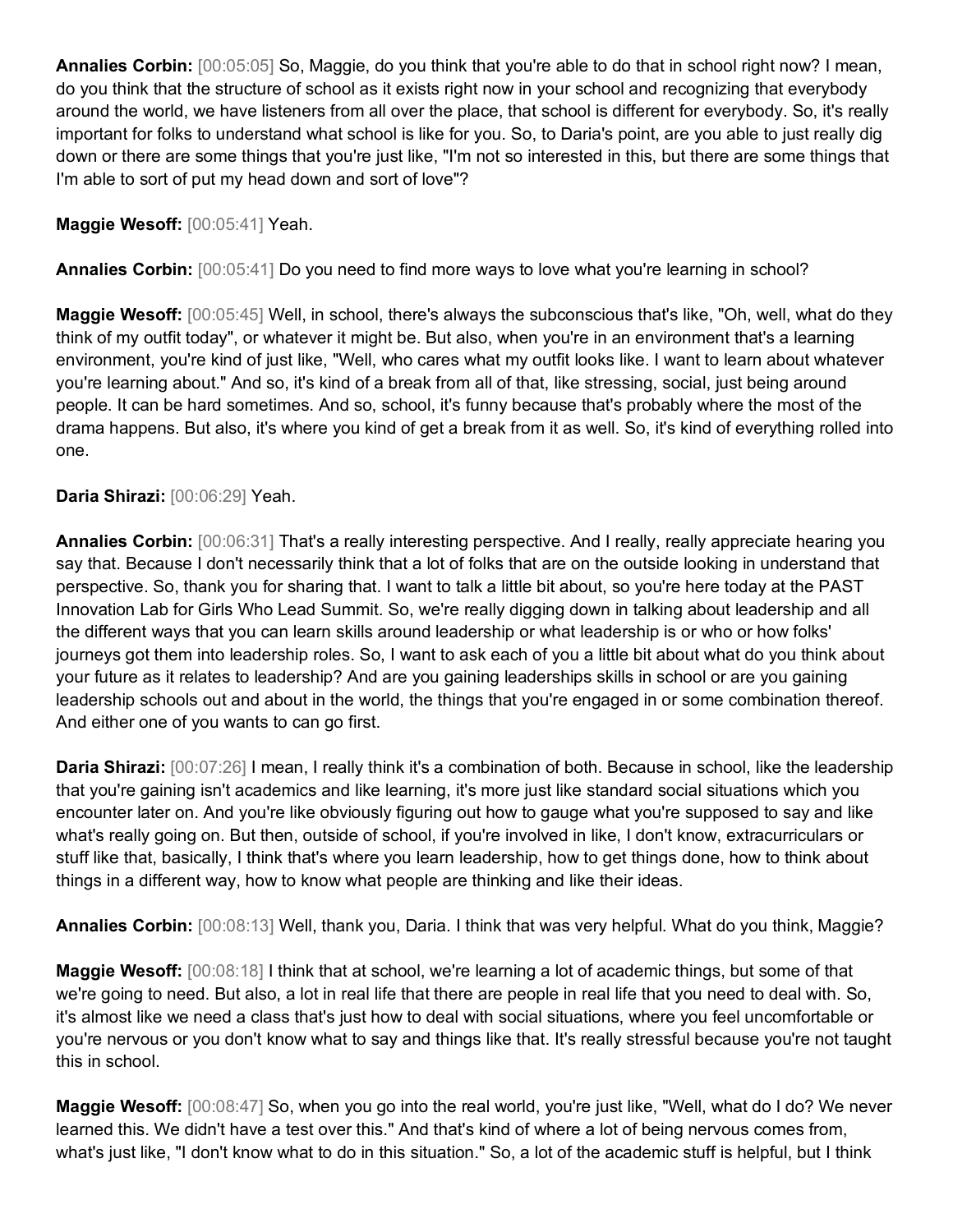we do need a class that's just, like maybe instead of having to read aloud to something, we just like talk about what's going on and how to react to some of the social situations that we're seeing in everyday life.

**Annalies Corbin:** [00:09:18] So, sort of a current affairs from the social side of your world, right? So, you know, maybe a class around culture today or something.

**Maggie Wesoff:** [00:09:28] Yeah.

**Daria Shirazi:** [00:09:28] Yeah, that would be great, instead of history, to have like what's happening in the world.

**Annalies Corbin:** [00:09:32] Okay. Now, time out. You know, history is very, very important, right?

**Daria Shirazi:** [00:09:36] Yes.

**Annalies Corbin:** [00:09:36] Right. It helps us understand where we are in this moment. I love that, though. And, you know, I do think that we are starting to see a global push around sort of that social and emotional sort of learning that does in fact need to take place. But I think it's really, really important for folks making those decisions around the programming sort of stuff that's happening in your school that they hear directly from you that that's something that you want and feel like that you need.

**Annalies Corbin:** [00:10:01] I also want to ask you a little bit about your futures. And one of the things that we don't do very deliberately is we never ask folks, "Hey, what do you want to be when you grow up?" And the reason I don't like to ask that question is because I feel like it puts you in a box. So, instead, what I want to know to you—and Maggie, I'm going to toss this one at you first, because I think I have a little hint at it from some of the things that you've already told us, so what is it that you love? What are you passionate about? What do you love to learn?

**Maggie Wesoff:** [00:10:31] Science. Science and math. My mind works in strange ways. So, patterns and things like that, where it's memory but also, kind of just like the curiosity of like why it is that way, like why it is the way that it is. So, math and science is really important, but like a career I could see myself going into is just space. So, Elon Musk, I'm a big fan of his, because-

**Annalies Corbin:** [00:11:03] We will let Elon know.

**Maggie Wesoff:** [00:11:03] Yes. SpaceX Tesla. He's just like such a great person. And it's a lot of that kind of stuff and like my friend's babysitters, like boyfriend or something, was an astrophysicist at SpaceX or something, and I was like, "Oh, look, I've made a connection. I know someone who works at SpaceX now." And it's just kind of those things that's like, "Oh, look, that's interesting."

**Annalies Corbin:** [00:11:32] Yeah.

**Maggie Wesoff:** [00:11:33] And I'm really interested in things like why does it work that way and figuring out how we can use that to benefit society.

**Annalies Corbin:** [00:11:41] Well, that's pretty awesome. We actually have a number of kiddos who are here, who go to school here that you can actually come here and attend class. And her name is Elizabeth. She's actually out here today. We'll find somebody to introduce you to her, Maggie, because she is all about space and she's done some pretty amazing things. We also happen to know a couple of astronauts here, so maybe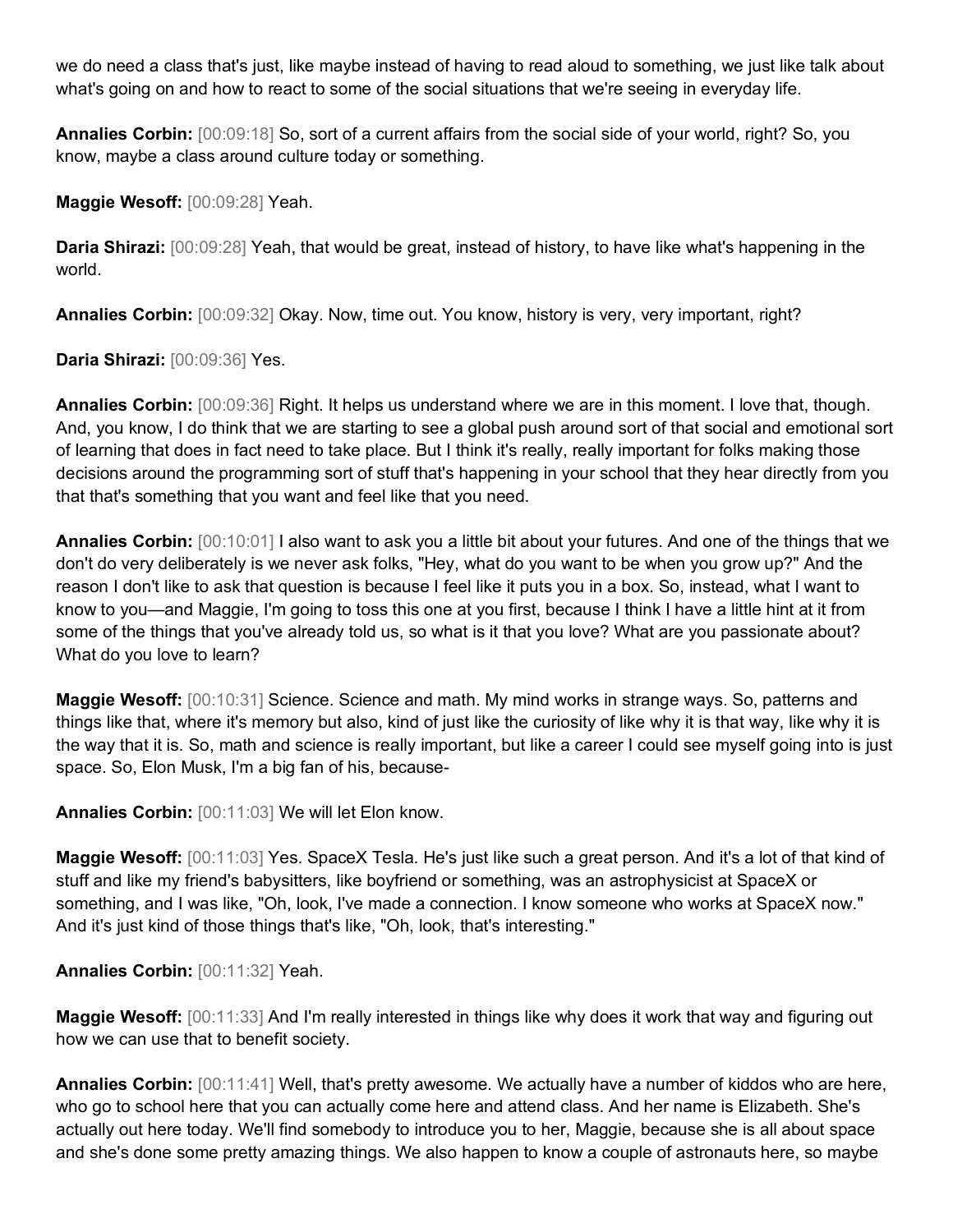we can try and make a connection for you, because part of what Girls Who Lead is all about is helping young women find network connections a lot earlier so that we can tap into those passions and help you grow them. So, it's not just something you dreamed about but something you actually can get there. So, Daria, what about you? What are you passionate about?

**Daria Shirazi:** [00:12:31] Oh, so I really enjoy everything musical. I like listening to music. I like writing music. I love music theory. And I find it really interesting. I like things like that where there's a structure that you can follow and it makes sense. There's nothing stopping you from going out of it. If regular, you know, just chord progressions and stuff, what sounds right, whatever, like you could have one weird one in there and like most people would like, since they don't have that knowledge, like they won't even notice. And like the thing I like about art and stuff is that it can be interpreted in any way. And like no one says people can create it to make it one way, create it to make it—hold on. Okay. People can create it to represent something, but other people will see that as representing something else. And like there's no wrong answer. And that's what I really like about it.

**Annalies Corbin:** [00:13:32] That's pretty awesome. Do you like math?

**Daria Shirazi:** [00:13:35] Yes.

**Annalies Corbin:** [00:13:36] So, you know that music and math are one and the same, right?

**Daria Shirazi:** [00:13:39] Yeah.

**Annalies Corbin:** [00:13:40] So, it's pretty unusual to find folks that you're going to love one more than the other, right? Obviously. But because you do, you clearly love music. So, there are some amazing opportunities in this community and ways for you to plug in with that as a passion. We have this incredible arts culture in Columbus, but we also have a thing called Groove You. Have you ever heard of Groove You? All right. So, again, one of the things that I love about the Girls Who Lead program is the ability for us to help you make connections and Groove You is a music and sound production program. They run a summer program, but you can also early college and post-secondary with them. And they are incredible. It's right here in town.

**Annalies Corbin:** [00:14:27] So, we need to make sure that you know about Groove You. Yeah, absolutely. So, as we sort of wrap up our time here together a little bit, I do want to sort of put you guys on the spot and say hey, if your community is in the process of completely redesigning school, what are the like two or three things that you would want that school to have? So, Maggie, I'm going to start with you. So, Maggie, I mean, wild pie in the sky, nothing's off limits, the building is not built, the piece of ground hasn't been picked up, we have no idea of what should that place look like for it to be awesome for you, Maggie.

**Maggie Wesoff:** [00:15:13] Yeah. Well, conveniently enough, our community, is we do, you know, middle school, so it's sort of that way, but I think it would have been nice if we had like a get-together and determine like what is crucial, what must we have in the school. And I'm also kind of an outdoorsy person. I would really appreciate it if on the roof of our school, maybe we had a few classrooms out there, so we could have a green roof and we could be learning. We have fences around it, so it would be safe and everything. But like just to be outside while you're learning. Some people find it distracting, the noise of the birds, the cities, and everything, but I think it's quite peaceful and calming. And it kind of just humbles you to be like, "Oh, look, it's not about me, like there's a whole world out here, I'm one of millions." Like-

**Annalies Corbin:** [00:16:05] That's awesome. That's awesome, Maggie. Yeah.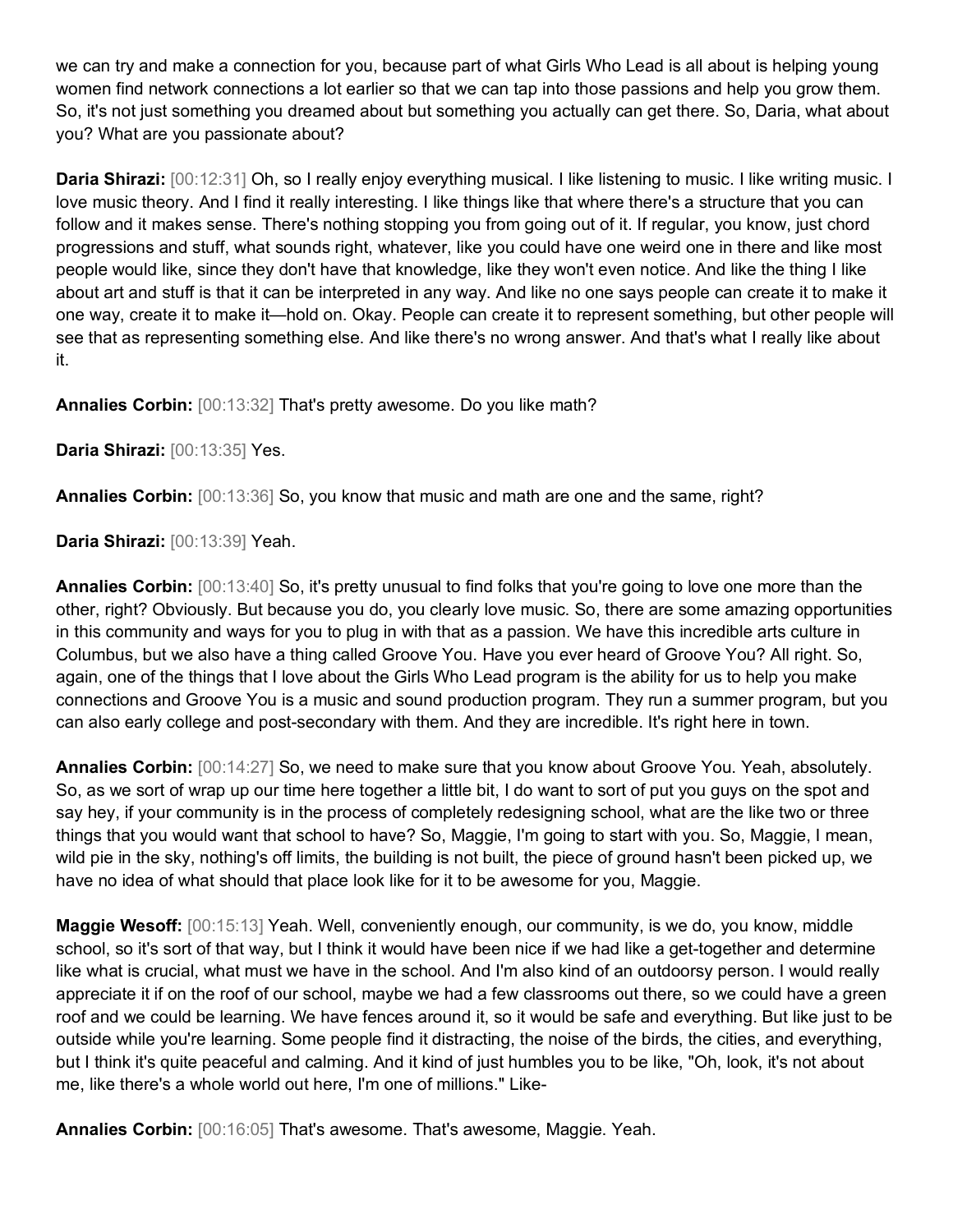**Maggie Wesoff:** [00:16:07] But definitely having an outdoor space and also having kind of like a team collab where you can just not really mess around, but be creative with what we're learning, like use what we're learning to do something productive.

**Annalies Corbin:** [00:16:21] Right. That would be awesome. What about you, Daria? What would your dream school have?

**Daria Shirazi:** [00:16:26] I think if there is a period every day where it was kind of just unstructured, calming, like think time. So, like even just writing stuff down, what's going on in your head, stuff you even think about or stuff that needs to be solved or even just like interesting things to ponder about world, we can use those ideas that people have like came up with to build off on something that we'll learn about basically. Something, if it's a common enough interest among people, then like I think what we're learning should be determined by what people want to know.

**Annalies Corbin:** [00:17:10] Absolutely. And what they need to grow, right?

**Daria Shirazi:** [00:17:13] Mm-hmm.

**Annalies Corbin:** [00:17:13] Yeah. What they need to grow. Thank you, ladies, very, very much.

**Daria Shirazi:** [00:17:17] Thank you.

**Maggie Wesoff:** [00:17:18] Thank you.

#### **Ava Watts**

**Annalies Corbin:** [00:17:19] So, my next guest at our special, Girls Who Lead Summit, edition of Learning Unboxed is a young woman from Cleveland. So, welcome. Tell us who you are.

 $\_$  , and the set of the set of the set of the set of the set of the set of the set of the set of the set of the set of the set of the set of the set of the set of the set of the set of the set of the set of the set of th

**Ava Watts:** [00:17:31] My name is Ava Watts.

**Annalies Corbin:** [00:17:33] And where do you go to school?

**Ava Watts:** [00:17:35] I go to school in Lakewood, at Harding Middle School.

**Annalies Corbin:** [00:17:37] Harding Middle School. And Lakewood is up in the Cleveland region, yeah?

**Ava Watts:** [00:17:43] Yes.

**Annalies Corbin:** [00:17:44] Okay. Just because we have listeners who come and listen from all over the world, so to help them out a little bit. So, Ava, tell us about middle school. You know, middle school is a funny time, right?

**Ava Watts:** [00:17:59] Right.

**Annalies Corbin:** [00:17:59] You're learning an awful lot.

**Ava Watts:** [00:18:01] Yeah.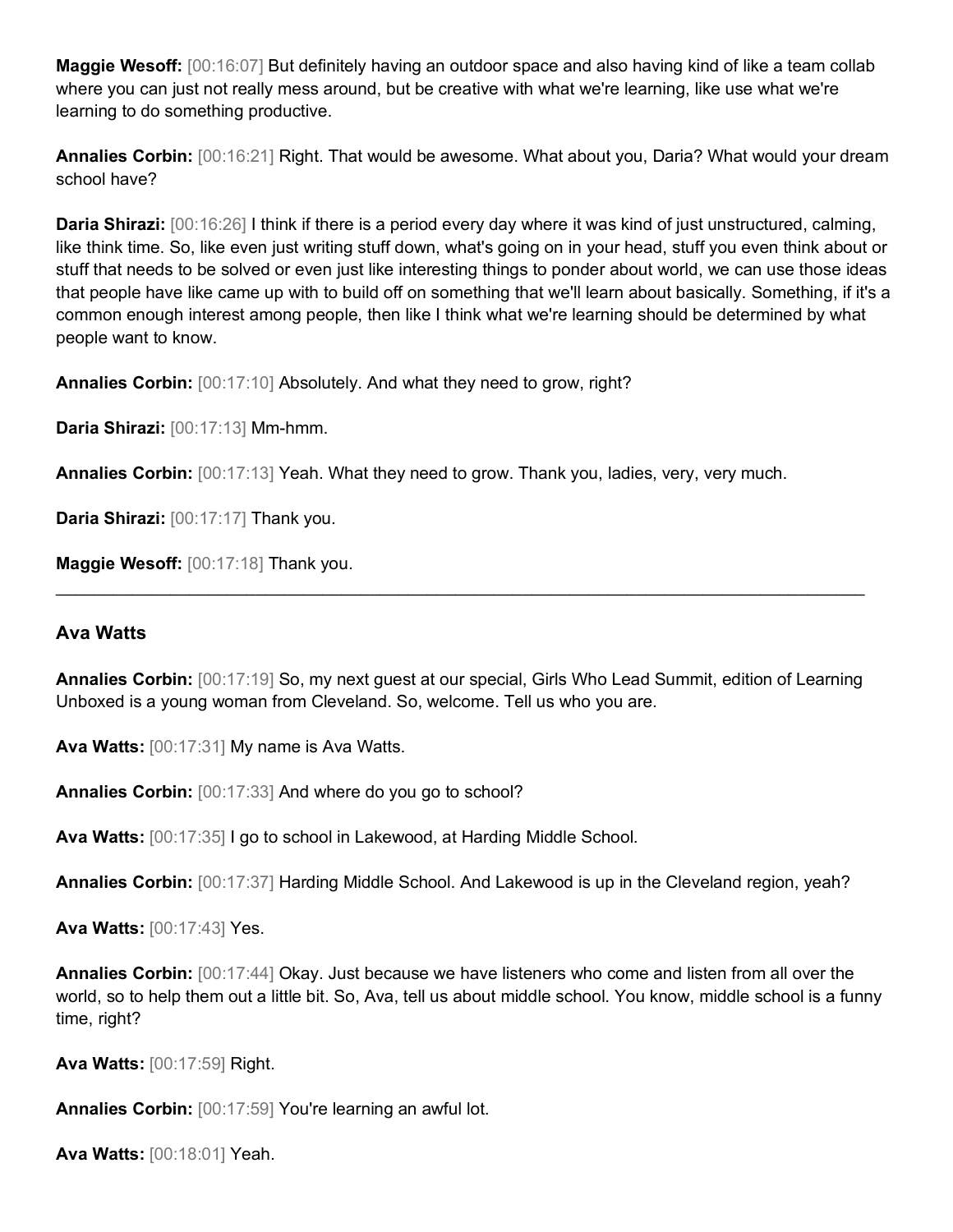**Annalies Corbin:** [00:18:01] It's very transitional. So, tell us a little bit about Ava's experience in middle school? What do you love? Let's start with what you love about middle school.

**Ava Watts:** [00:18:11] Well, I love meeting new people because there are so many people, like you don't know everyone. So, you don't really know everyone and sometimes, you'll be in a class with someone new and you'll sit next to them and then, you'll get to know them and you'll really like them and you become friends and you make new friends. That's-

**Annalies Corbin:** [00:18:29] Because in middle school, I assume that you've got kids that you never knew before because they're coming from multiple elementary schools, right?

**Ava Watts:** [00:18:35] Yeah.

**Annalies Corbin:** [00:18:36] Yeah, that's a pretty typical experience. It can be scary for some people, but it's awesome that you're embracing that. So, what is it that you like the least about middle school? And I hate getting into likes and dislikes, but I think it's important to sort of set the stage for why we're doing the Girls Who Lead Summit. So, what is it that you dislike about middle school?

**Ava Watts:** [00:18:56] So, there are some classes that I don't like very much. And I think it's just because I have harder times learning in those classes. But then, there are other classes that you really like. And that's what I like about middle school, you get to switch off classes, so you're not in one class all day.

**Annalies Corbin:** [00:19:17] Right. Right.

**Ava Watts:** [00:19:18] It's usually not the teacher. I like all my teachers, but there are some subjects that I just don't like very much.

**Annalies Corbin:** [00:19:24] You don't care for. What would those be, I'm curious?

**Ava Watts:** [00:19:27] Well, in sixth grade, it was math. But this year, I like math, I'm learning better. But I don't like science very much. I'm not really a scientific person. I like my teacher. Mr. AJ, he's a very good teacher. But just science itself, I don't like very much.

**Annalies Corbin:** [00:19:50] You haven't gotten sparked by it yet?

**Ava Watts:** [00:19:51] No.

**Annalies Corbin:** [00:19:53] Yeah. So, I want to ask you a little bit about why you didn't like math so much in the sixth grade, but you do in the seventh. I'm really curious about why that that is, because I think that's really important. Math is in everything we do. So, in the arts and sciences, it's everywhere. Our world is just one giant mathematical equation. So, why the difference do you think, Ava?

**Ava Watts:** [00:20:17] I think it's probably because I was maybe more distracted last year by other subjects, because I mean, it was my first year of middle school. And it was new. Everything was new. And I was having a really hard time adjusting to it.

**Annalies Corbin:** [00:20:33] Okay.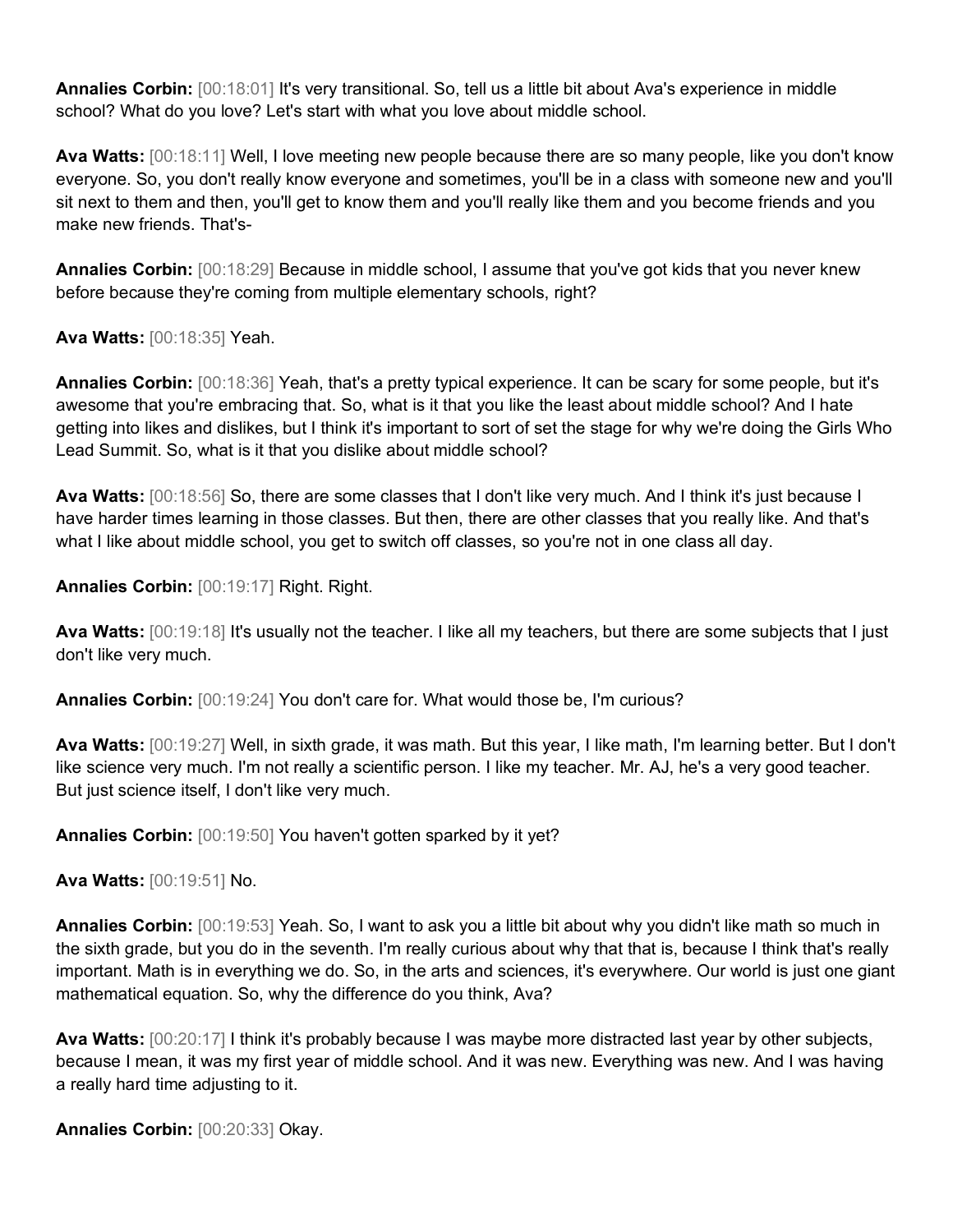**Ava Watts:** [00:20:34] So-

**Annalies Corbin:** [00:20:35] Yeah. And that's pretty typical. Do you think a lot of your friends have a hard time, you think?

**Ava Watts:** [00:20:38] Yeah. Yeah.

**Annalies Corbin:** [00:20:39] So, now, you're kind of the pro because you did it one year and you're sort of in that happy middle spot.

**Ava Watts:** [00:20:45] Yes.

**Annalies Corbin:** [00:20:45] It's more comfortable?

**Ava Watts:** [00:20:46] Mm-hmm.

**Annalies Corbin:** [00:20:46] Yeah.

**Ava Watts:** [00:20:45] Because I can manage my subjects better and learn better without stressing out over, "Oh my gosh. It's just all new."

**Annalies Corbin:** [00:20:53] Yeah.

**Ava Watts:** [00:20:55] "I have language arts next, what am I going to do there?" So, I'm learning a lot better this year, I think.

**Annalies Corbin:** [00:21:00] Yeah, that's good. And I think that's pretty typical, too. So, Maggie, what is it that you love? What are you passionate about? Not so much hey, what do you want to be, but what is it that you love, Ava?

**Ava Watts:** [00:21:15] I love athletics and sports, especially soccer. I also love animals. And it took me a really long time and my parents a really long time, but I eventually convinced them to get a dog. So, now, we have a dog.

**Annalies Corbin:** [00:21:30] Congratulations. What kind of dog do you have?

**Ava Watts:** [00:21:32] I have a golden doodle. Her name is Gretta.

**Annalies Corbin:** [00:21:35] How awesome is that. Yeah. So, Ava, are you finding right now in school that you get to explore those things that you're so passionate about?

**Ava Watts:** [00:21:45] Yes. When we do research projects, we're doing one in language arts right now. I'm studying emotional support dogs. And there's an emotional support dog at my school, so I'm going to interview his owner and then, get to work with him a little bit and I'm training my neighbor's puppy to be an emotional support dog.

**Annalies Corbin:** [00:22:10] You are?

**Ava Watts:** [00:22:11] Yes.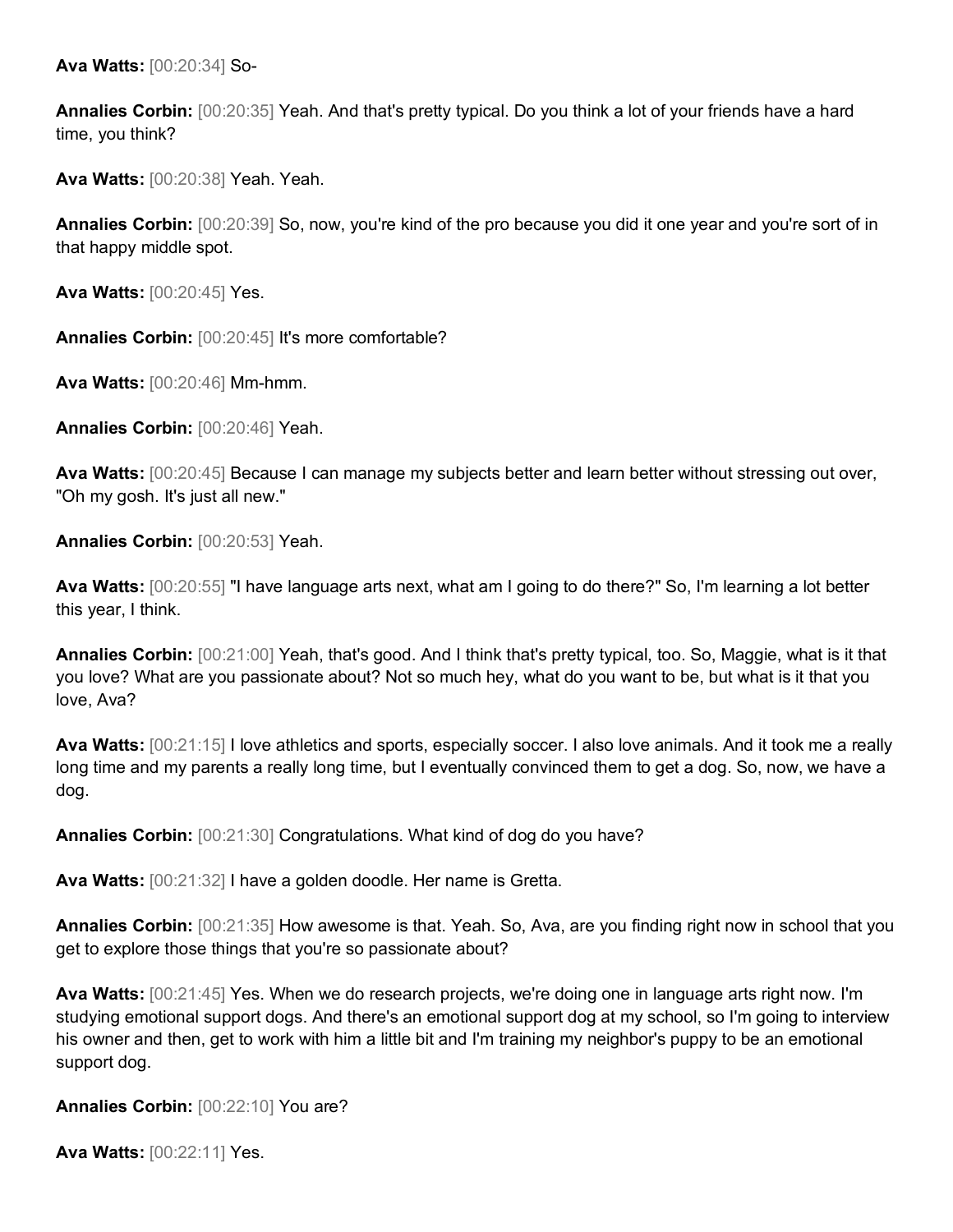**Annalies Corbin:** [00:22:12] That's awesome. As part of a school project or just because you think that's an awesome thing to do and you're so excited about it?

**Ava Watts:** [00:22:17] It's a school project, but I'm also really excited to do it. I mean, he won't be able to come into my school because he's not going to have enough proper training just from me, but I still think that it's really cool and I can train him to kind of be there.

**Annalies Corbin:** [00:22:33] That's amazing. So, how is it that you learned the skills that you need to be able to train a puppy to be a support? Where did you learn the skill to train?

**Ava Watts:** [00:22:45] Well, for training, I know because I had to train my dog. I think she's pretty well-trained. She doesn't come when called, which is kind of a problem, but other than that-

**Annalies Corbin:** [00:22:59] I would get that's a problem. Yeah.

**Ava Watts:** [00:22:59] ... she's pretty good. She doesn't eat things that we leave on the floor.

**Annalies Corbin:** [00:23:04] That's good.

**Ava Watts:** [00:23:04] That's true. She's mad at us.

**Annalies Corbin:** [00:23:05] Yeah. Yeah.

**Ava Watts:** [00:23:07] And then, for training to be an emotional support dog, I had to do some research. And I have some books that I'm reading, 101 Tricks. I don't think he's gonna learn all of those. But to be an emotional support dog, he has to be calm. But he's still a puppy, so we're working on that.

**Annalies Corbin:** [00:23:26] Right.

**Ava Watts:** [00:23:26] And he has to be able to carry, sometimes, the weight of a human, literally. And he has to be able to calm down a human while being calm himself. So, it's a lot of training. It's going to take a while, but I think we'll get there.

**Annalies Corbin:** [00:23:41] And you're excited about it?

**Ava Watts:** [00:23:43] I am.

**Annalies Corbin:** [00:23:43] Yeah, I can tell that you're excited about it. So, that's pretty awesome that you've been able to tap into something that you're really passionate about. That's amazing. So, when you think about the opportunities that you have as it relates to school and recognizing fully that you've got a lot of journey left in front of you, but if you were able to sit down with the leaders in your school district and really sort of talk with them about what you think you would love to see or have in a school environment, what would some of those things be? What do you not have that you would like to add?

**Ava Watts:** [00:24:21] I think that recess could be outdoors more. I mean, sometimes, we have to go in the gym and sit and do nothing, because some people are running around and not behaving at all. And I also think recess, in general, could be longer. We have 20 minutes of recess and 20 minutes of lunch. And kids just have a lot of energy and I think that we could get out more of the energy if we have longer recess.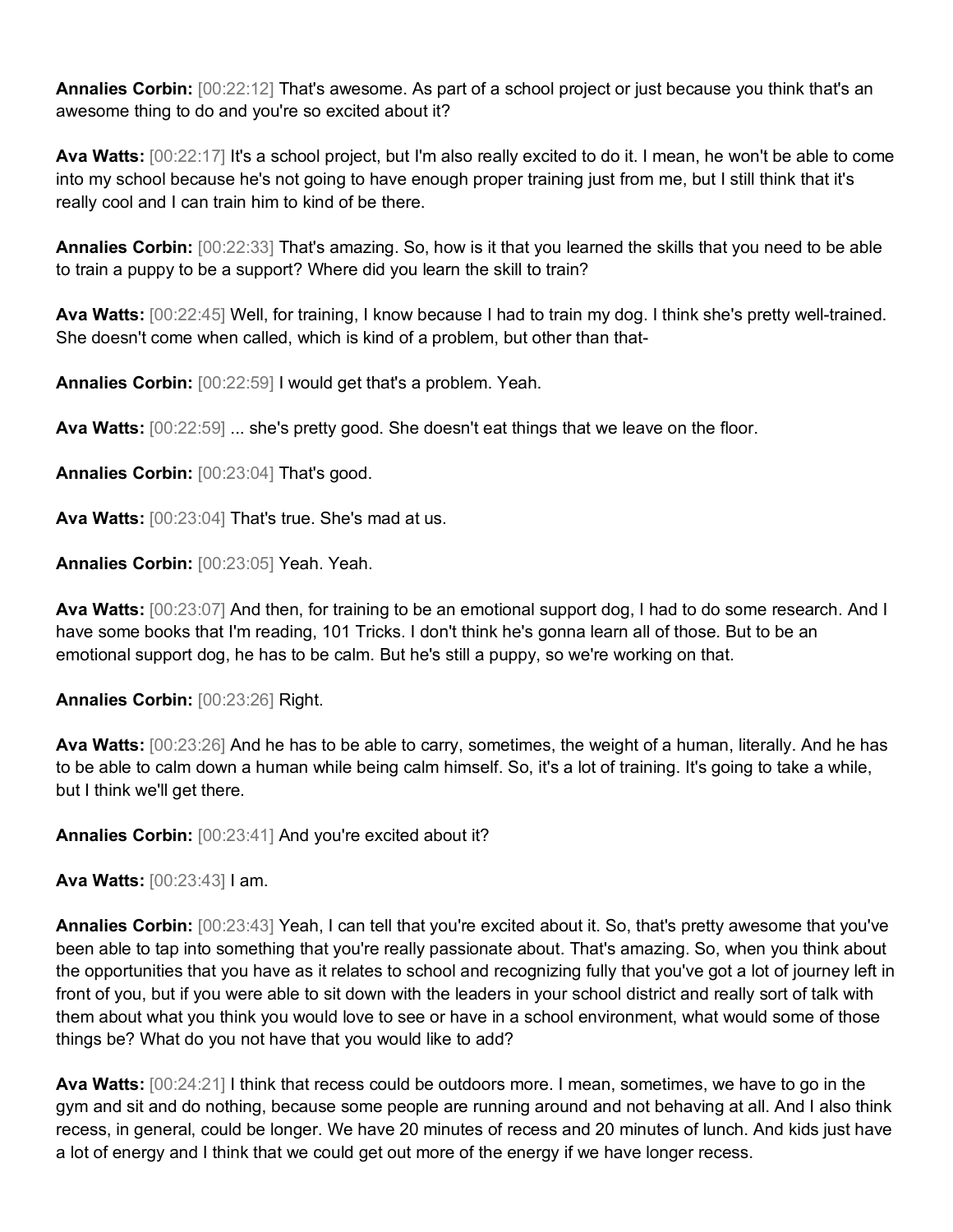**Annalies Corbin:** [00:24:52] But what if you did more of your learning and more outdoor active spaces, would that sort of help compensate?

**Ava Watts:** [00:24:59] Learning outside?

**Annalies Corbin:** [00:25:03] Mm-hmm.

**Ava Watts:** [00:25:04] I think that would help. I mean, if we did more interactiveness outside, because I think we have to do though some of the learning inside because of whiteboards and you can't really take your whiteboard outside. But if we did interactives with classes outside, I think that would help.

**Annalies Corbin:** [00:25:24] That would help. Yeah.

**Ava Watts:** [00:25:26] Like maybe writing outside, when we're writing essays in language arts or social studies, I think if we went outside that maybe we'd be in a more calm and open environment.

**Annalies Corbin:** [00:25:38] Yeah, I think it's an intriguing thing, right? So, part of it is sort of striking a balance between all the stuff that we have to teach you and all the things that we recognize that you would benefit from learning, right? Because we're not teaching you how to train emotional support animals in school, but you often sort of have to wonder, "Well, then why not?" Look at all of the amazing things that you are doing as you are engaged in that training, all the things that you're learning, you are growing to be an amazing young woman and a leader because of that. So, when you are here at a summit about leadership, what are some of the questions that you have for these women who are here to mentor? What kind of thing do you want to know from them?

**Ava Watts:** [00:26:33] Well, I kind of want to know how they became leaders and the people that they are now. And I want to learn what inspired them to become these great women.

**Annalies Corbin:** [00:26:48] Yeah. Inspiring stories help you internalize that?

**Ava Watts:** [00:26:51] Yes. I sat at one table where a girl, she's 17 now, but when she was 12, she had a problem with gift cards. And like she would lose them or not want them, so she invented an app that you can store your gift cards and trade them in if you don't want them for different gift cards. I think that's really inspiring how, at such a young age, she was able to get this idea in her head and actually pursue and make it into something that helps her now.

**Annalies Corbin:** [00:27:30] That's amazing. And she made the app available for others?

**Ava Watts:** [00:27:33] Yes, it is on the iPhone.

**Annalies Corbin:** [00:27:35] On all the different app stores?

**Ava Watts:** [00:27:37] Yes.

**Annalies Corbin:** [00:27:38] That is truly inspiring. Can you imagine yourself doing similar things?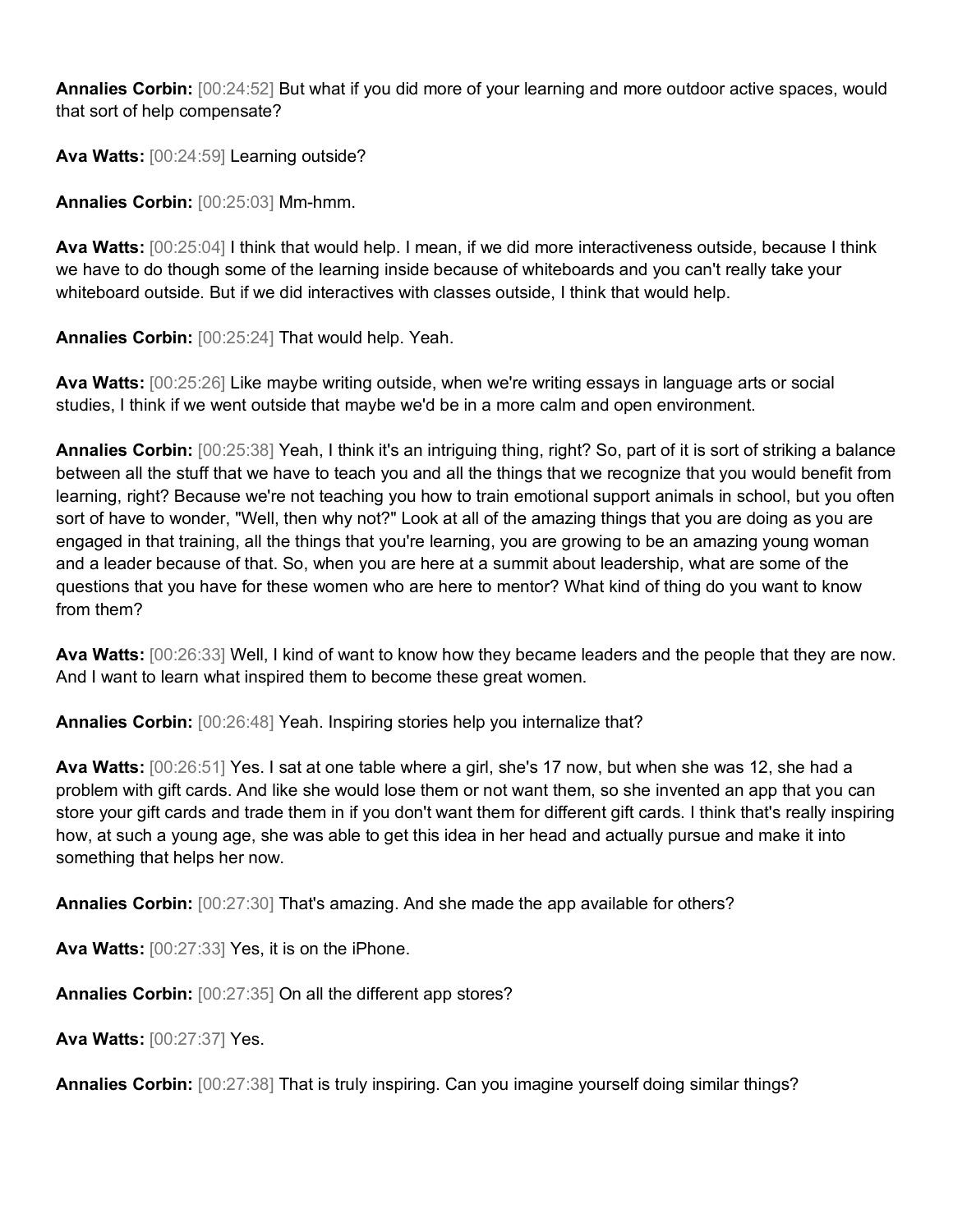**Ava Watts:** [00:27:42] Yes. I mean, I haven't really been thinking about problems that I have now, but just from hearing her story, I'm thinking about problems that I may have with my dog or anything else in just daily life, like getting to school or whatever.

**Annalies Corbin:** [00:27:58] Yeah, absolutely. So, very inspiring to hear other people's stories or their journey. Yeah. So, Ava, thank you very much for joining me today.

**Ava Watts:** [00:28:06] Thank you.

**Annalies Corbin:** [00:28:07] I appreciate it. So, enjoy the rest of the summit.

**Ava Watts:** [00:28:10] Thank you.

### **Abby May**

**Annalies Corbin:** [00:28:12] So, next up, we have Abby May, who is a student at Grove City High School here in Ohio, who has come to the Girls Who Lead Summit. And so, I'm very excited to have you join me, Abby. Thank you.

 $\_$  , and the set of the set of the set of the set of the set of the set of the set of the set of the set of the set of the set of the set of the set of the set of the set of the set of the set of the set of the set of th

**Abby May:** [00:28:26] Hi.

**Annalies Corbin:** [00:28:26] Are you nervous?

**Abby May:** [00:28:28] No, not really.

**Annalies Corbin:** [00:28:29] Good. That's awesome. So, Abby, tell us why you came to the Girls Who Lead Summit?

**Abby May:** [00:28:35] I'm a senior in high school and I'm trying to figure out what I want to do in my career. And there's not really a lot of like hands-on experience, stuff that you can do. So, like I'm in an engineering design class. And so, my teacher told me about it. And I was like, "Oh, that's really cool. That's a cool opportunity."

**Annalies Corbin:** [00:28:51] Yeah.

**Abby May:** [00:28:51] So, I took the opportunity and I've met some cool people.

**Annalies Corbin:** [00:28:56] And so, you said in the notes that you sent over to us that you love learning and you love computers.

**Abby May:** [00:29:04] Yeah. So, my mom gets on me because I have a hard time doing my homework because coming home, because I'm learning Hebrew right now, like I like learning languages. I like learning this stuff about computers. Anything that has to do with learning and stuff, like my mom is like, "Do your homework." And I'm like, "But I don't want to do my homework."

**Annalies Corbin:** [00:29:26] And so, that's a really good piece of conversation. So, I want to dig in a little bit with you, Abby, because lots of kids don't want to do their homework. And I think that we often have a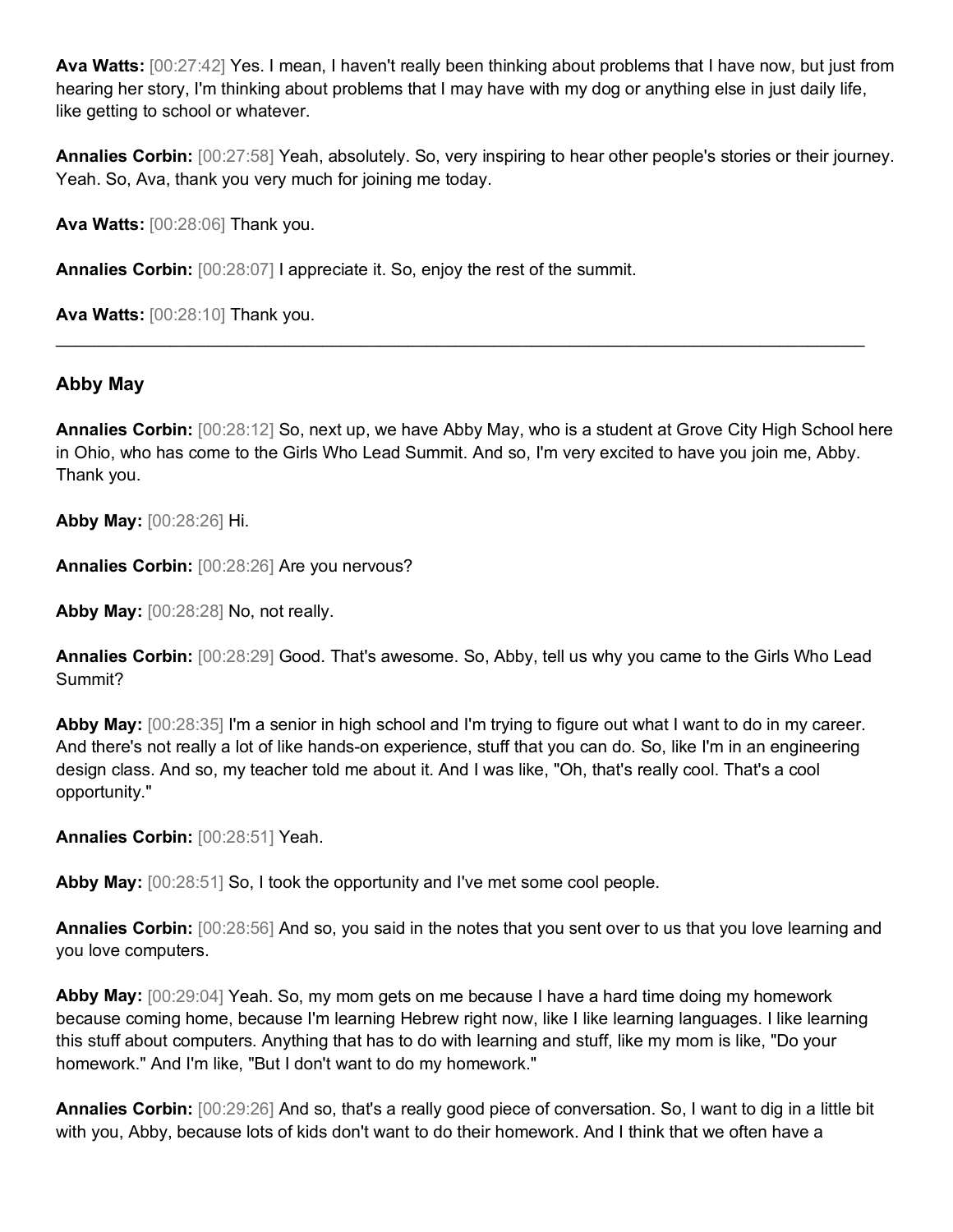misunderstanding about why that is. So, Abby, why don't you like doing your homework? What is it about that that doesn't appeal to you? And it's not just, "I don't want to", right?

**Abby May:** [00:29:48] Yeah. I think it's a waste of time because you learn—I don't know, like regular classes are like 30, 45, 50 minutes, you know that aspect. So, you have 50 minutes of class time and then, like for example, my teacher this weekend gave us a whole packet of word problems. And I'm like, "You've already taught us this and you're making us complete this whole packet of word problems on the weekend of Homecoming."

**Annalies Corbin:** [00:30:18] Right.

**Abby May:** [00:30:18] You know, like it's just crazy. And I think it's a waste of time and I don't really do it.

**Annalies Corbin:** [00:30:24] And I hear that a lot. And I'll be perfectly honest. So, we, here at PAST and at the Innovation Lab, we struggle with this a lot. And I will say, unofficially, we don't advocate for homework.

**Abby May:** [00:30:39] Yeah.

**Annalies Corbin:** [00:30:39] In fact, we suggest, highly, that if you're going to have kids do stuff at home, that it should really be sort of the introduction to a topic. So-

**Abby May:** [00:30:47] Yeah.

**Annalies Corbin:** [00:30:47] ... you know, watching videos, listen to podcasts at least and then, actually do the actual practice and instruction, the hands-on part of it in the classroom so that maybe you're sitting a kid home to listen to something, but not necessarily this owner is sort of saying in terms of the way they think about it. So-

**Abby May:** [00:31:05] Yeah.

**Annalies Corbin:** [00:31:06] So, Abby, you know, as a senior and trying to sort of figure out, you know, what you're passionate about, what's the thing that you dig, right? So, in terms of as you think about your future, what does Abby need to make the decisions about what her next steps are going to be?

**Abby May:** [00:31:26] I think one of the problems is there's so many fields that I could go into. And I'm trying, like this is a good opportunity, like the Learning Unboxed. You know, I've listened to some of the podcasts.

**Annalies Corbin:** [00:31:41] Oh, that's awesome. Good.

**Abby May:** [00:31:43] But I think it's a good opportunity to get hands-on experience and to have like girls come together. Because even though girls are beginning to lead in different aspects of engineering and science and math and technology, it still kind of look that men are smarter when there are studies that show like women were more creative. So, we're better for the fields that men have taken over. And I was just talking to someone, you know, like, "Oh, like women are starting to take over." And I kind of like that.

**Annalies Corbin:** [00:32:23] Yeah.

**Abby May:** [00:32:23] So-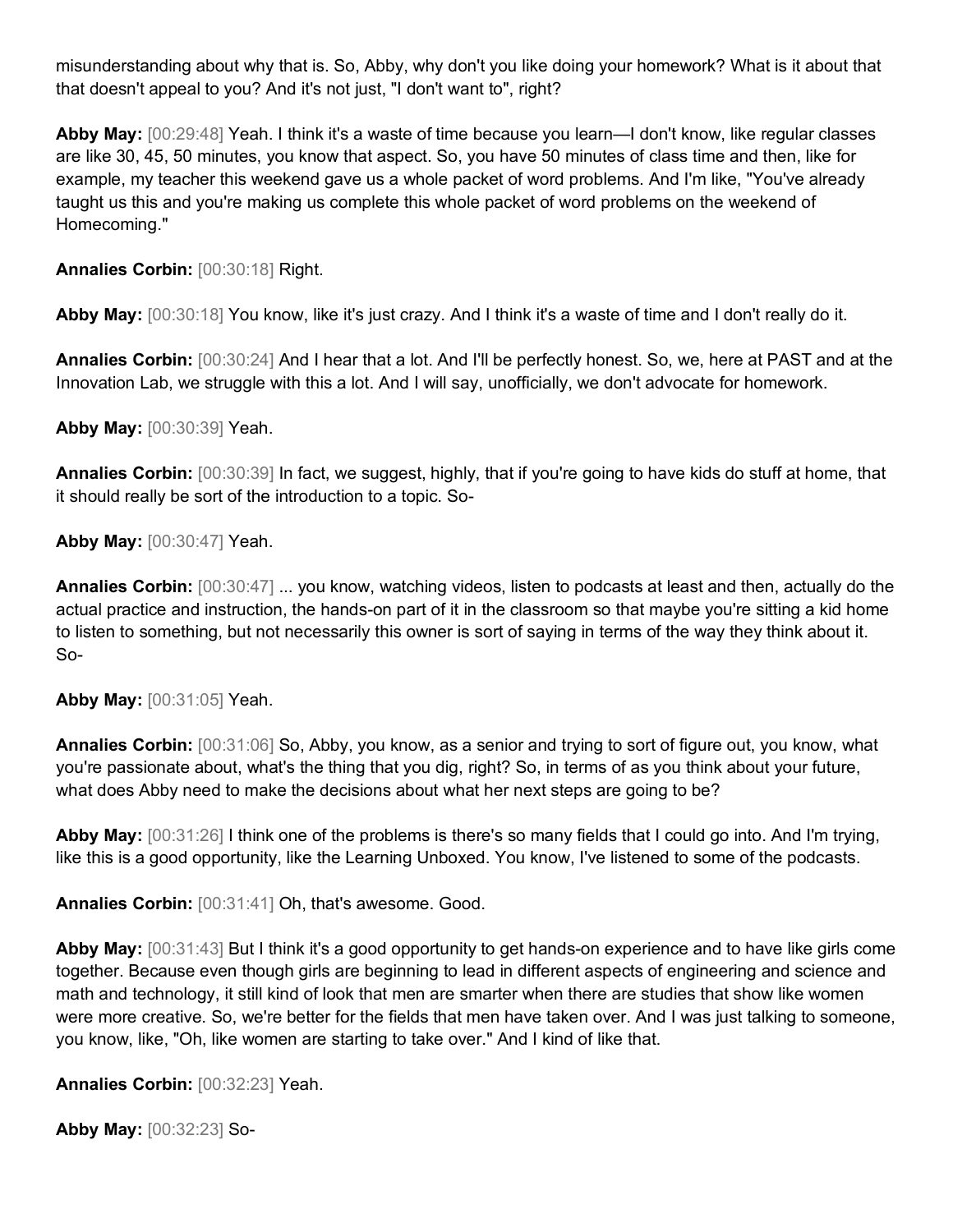**Annalies Corbin:** [00:32:24] So, outside of the general sort of cultural components, let's talk a little bit about that whole idea, because it is true that we see a lot of fields now and we're working really, really hard collectively. And I'm using the royal we here, right? Globally, it has nothing to do with us particularly. But generally, there's this push to change that dynamic, right?

**Abby May:** [00:32:48] Yeah.

**Annalies Corbin:** [00:32:48] And to put a greater diversity of voice and experience into all aspects of the world of work. But certainly, into the STEM fields where we tend to, to your point, see more men than women.

**Abby May:** [00:33:03] Yeah.

**Annalies Corbin:** [00:33:03] And so, as you have those conversations with folks and you come to something like a Girls Who Lead Summit, to your point, there's so many career choices out there, but how do you know which one is right for you.

**Abby May:** [00:33:16] Yes.

**Annalies Corbin:** [00:33:16] And so, it sounds to me like one of the things that you're looking for is a chance to experience a small little piece of lots of things so that you can find the exact sort of fit for you.

**Abby May:** [00:33:26] Yeah.

**Annalies Corbin:** [00:33:27] And so, how do you go about doing that outside of events like this? So, for example, in your school, do you have the opportunity to explore very broadly across things?

**Abby May:** [00:33:36] I would say yes. But at the same time, you know, I'm busy with school work, homework, and trying to do everything all at once.

**Annalies Corbin:** [00:33:48] Right.

**Abby May:** [00:33:48] And that's like the number one problem, I think.

**Annalies Corbin:** [00:33:52] Yeah. So, if you could imagine, so let's sort of step back and say that you're not a senior in high school getting ready to go on to whatever your post-secondary experience can be, but you're your younger self, right? So-

**Abby May:** [00:34:09] Yes.

**Annalies Corbin:** [00:34:09] Say middle school, what is it that you would need? If you could imagine school a blank slate, right? A plot of ground hasn't even been selected, if Abby got to design her school, what are some of the key things that you would ensure that it had?

**Abby May:** [00:34:29] I would say you would have people who are in the fields of all aspects. And then, I actually had an idea, to teach kids, you know, you have someone who is an engineer, someone who's in music, like someone who's in everything. And then, they bring on stuff that, you know, the kids could have hands-on experience with. And instead of just being like, "Oh, here's a piece of paper, you know, you need to study this, you need to learn it." No, you get hands-on experience because like learning like that never interests me, but when someone's showed me like a motherboard and computers, I'm like, "Oh, that's so cool."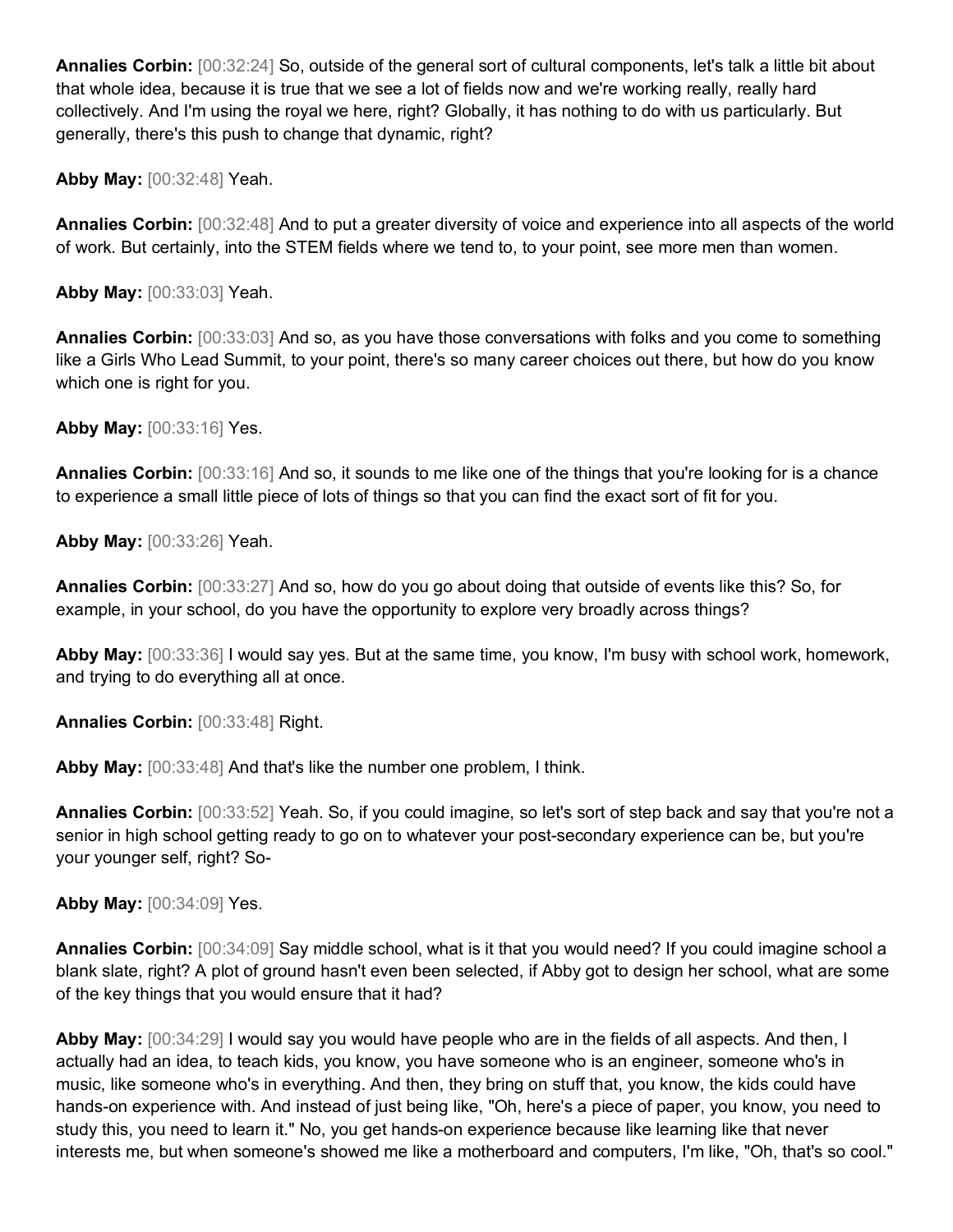**Annalies Corbin:** [00:35:10] Yeah, yeah.

**Abby May:** [00:35:11] And I think just studying isn't going to do anything.

**Annalies Corbin:** [00:35:14] Right. So, you're really looking for a very, very hands-on experience that's led by people in those careers.

**Abby May:** [00:35:23] Yeah.

**Annalies Corbin:** [00:35:23] So, very industry-focused so that you can dig in on something.

**Abby May:** [00:35:27] Yeah.

**Annalies Corbin:** [00:35:28] Yeah. There's a lot of folks who do better learning like that, you know. And one size definitely does not fit all as it sort of relates to it, but I appreciate that because that's definitely, for me, the same sort of experience.

**Abby May:** [00:35:41] Yeah.

**Annalies Corbin:** [00:35:42] Yeah. So, when you think about, though, the opportunity for you to grow as a leader, so as a senior in high school, you're getting ready to go off into the world, are you going off to college or to trade school or taking your break or have you decided yet or it's all up in the air for you still?

**Abby May:** [00:36:02] I'm looking at college or just getting into the field, what I want to do. It's kind of confusing, you know.

**Annalies Corbin:** [00:36:10] It is.

**Abby May:** [00:36:10] There's so many things.

**Annalies Corbin:** [00:36:10] And it depends on what you're doing, right?

**Abby May:** [00:36:13] Yeah.

**Annalies Corbin:** [00:36:13] And so, you know, if you're interested in computer science and IT and all of those sorts of things, those paths have become very divergent. It used to be that you had to either just go off and go to college and see, but you have options now that we never had before. Is that daunting as a student trying to figure it all out?

**Abby May:** [00:36:31] It is a bit. But-

**Annalies Corbin:** [00:36:33] How do you sort it?

**Abby May:** [00:36:34] I guess like nowadays, when I was in elementary school, I grew up in a small town. So, there weren't a lot of opportunities for me to take classes. But now, I'm hearing like they're starting fifth graders, like there's programming. I think like if I would have started young learning different fields, you know, but now, I'm trying to like research it on my own and look up all the different fields. There's not very much out there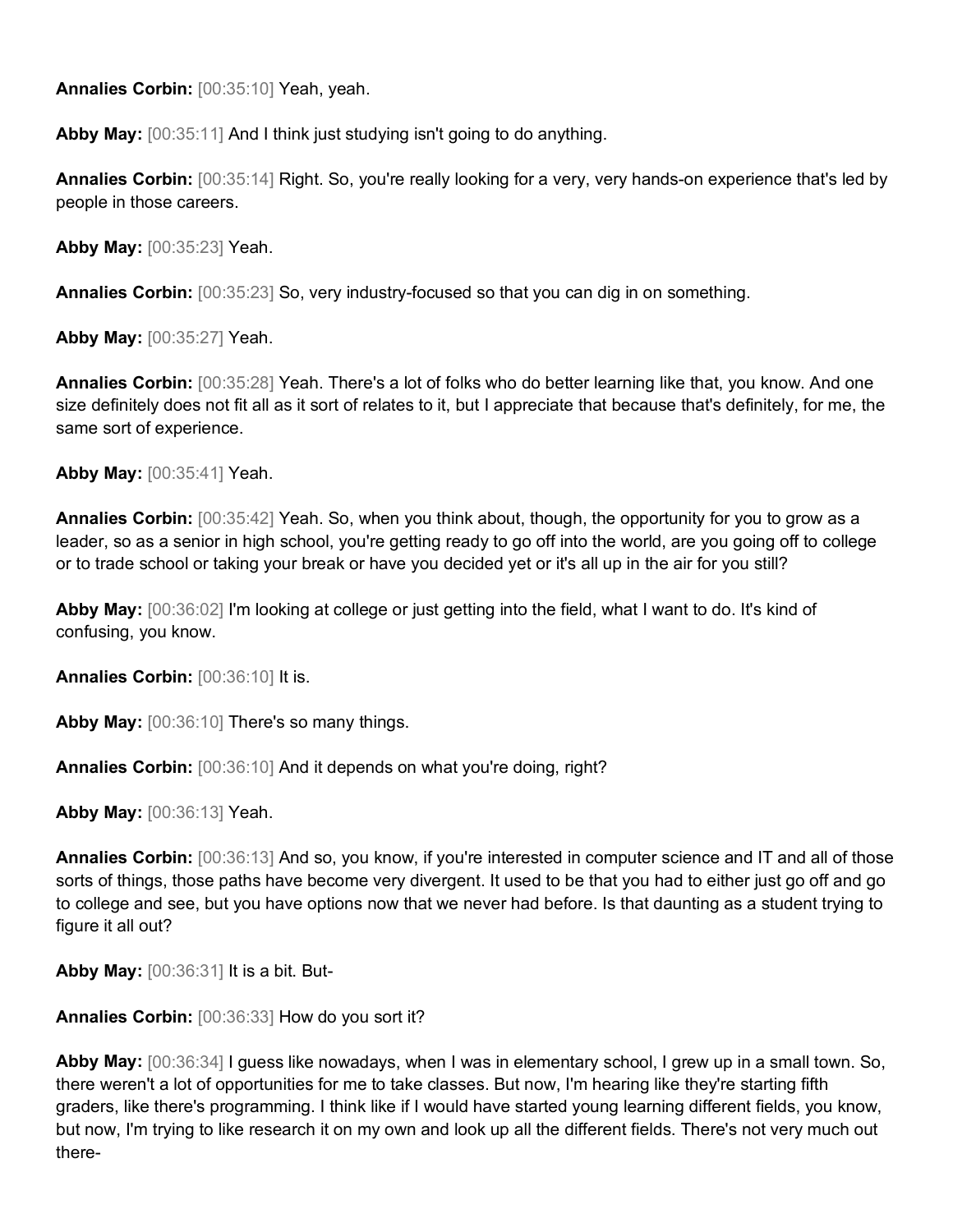**Annalies Corbin:** [00:37:08] Yeah.

**Abby May:** [00:37:08] ... on YouTube.

**Annalies Corbin:** [00:37:09] Yeah.

**Abby May:** [00:37:10] Because I mean, you could be like, "Oh, what is this field", but you don't know like there is a field and then, there's different fields inside of that field.

**Annalies Corbin:** [00:37:20] Yeah. Exactly, exactly. Yeah. And so, for you, is it really sort of IT and computer science or is it some other aspect of engineering? What appeals to you the most?

**Abby May:** [00:37:32] I think I've looked into the most, engineering, but robotics, anything in computers. I don't know if I'll stick to robotics, but I do know it's something that I was like, "Oh, that's kind of cool", you know. Robotics are part of the future.

**Annalies Corbin:** [00:37:50] That you're really interested in.

**Abby May:** [00:37:53] Yeah.

**Annalies Corbin:** [00:37:53] Yeah. And are you not getting exposure to those things in your current school?

**Abby May:** [00:37:59] No.

**Annalies Corbin:** [00:38:00] Why do you think?

**Abby May:** [00:38:03] I do know like they have robotics teams in different schools, but at Grove City, I don't know why they don't, maybe they don't have the people who have introduced it. But I think 100 years ago, school was the same way it was today. So-

**Annalies Corbin:** [00:38:24] You don't think it's changed much?

**Abby May:** [00:38:26] It hasn't changed.

**Annalies Corbin:** [00:38:27] Not for you.

**Abby May:** [00:38:27] Yeah. No.

**Annalies Corbin:** [00:38:28] Yeah. If you had the opportunity to, say, start a robotics team at your school, do you feel equipped to do that?

**Abby May:** [00:38:39] No.

**Annalies Corbin:** [00:38:39] No.

**Abby May:** [00:38:40] Because I don't know how, like I don't know where it starts.

**Annalies Corbin:** [00:38:43] Right. Right. You haven't been exposed to that.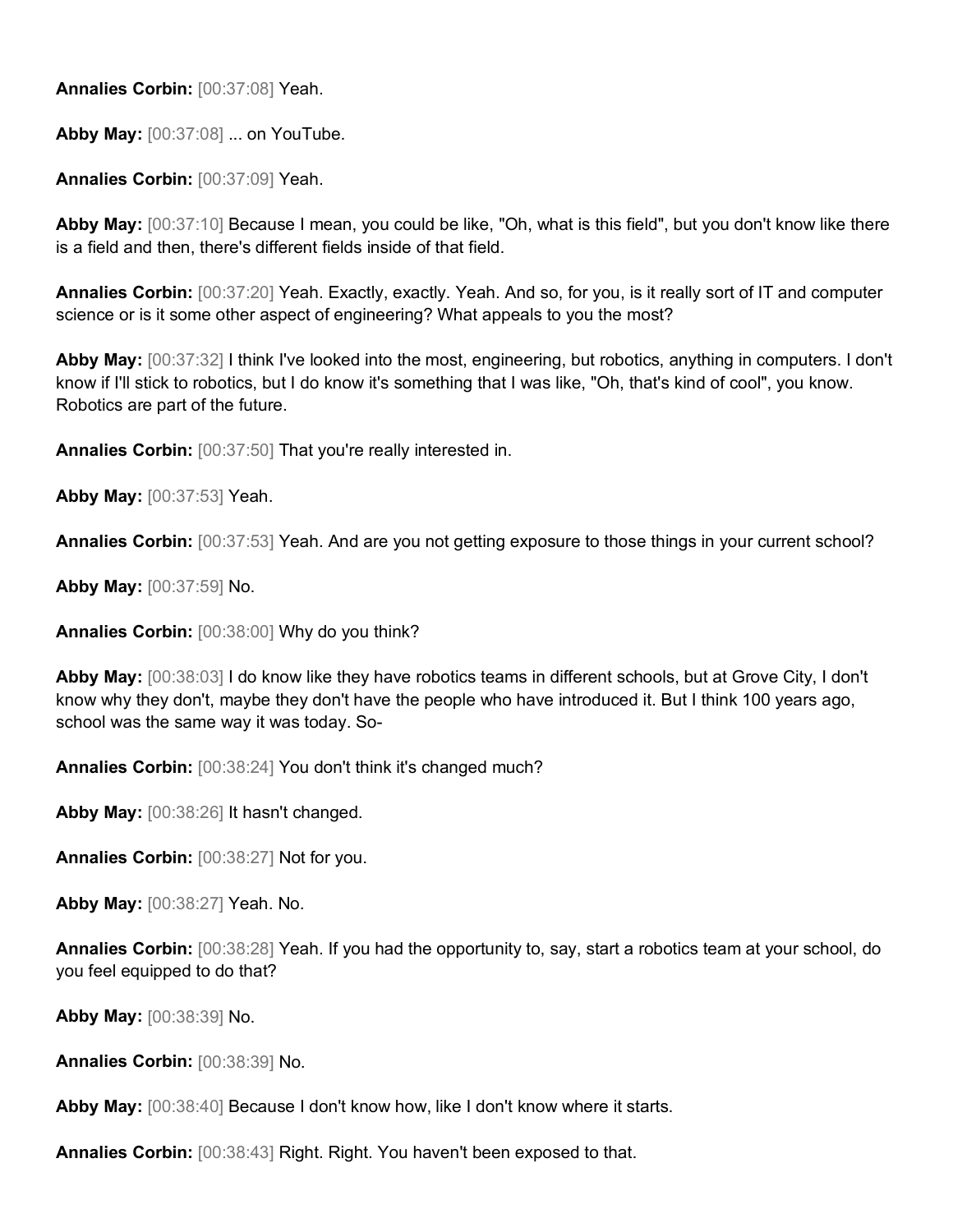**Abby May:** [00:38:45] Yeah.

**Annalies Corbin:** [00:38:45] So, even the business and entrepreneurship side of starting a new endeavor—

**Abby May:** [00:38:50] Yeah.

**Annalies Corbin:** [00:38:50] ... you've not had exposure to that.

**Abby May:** [00:38:52] Yeah.

**Annalies Corbin:** [00:38:53] So, your message then, Abby, to your school, and not to put you sort of on the spot, but what is your message to the adults in your community?

**Abby May:** [00:39:04] I would say a lot of times, you look at teachers in my school and they're trying their best to help the students. But like for example, ACT scores, that I got a 19. I know I'm smarter than that, but I don't do well on tests. I don't think taking tests like that really determines how smart you are. Like, I think in Finland, I've looked in Finland and they say to teachers, "This is what kids have to learn. You know, you teach it. I don't care how you teach it, you know. And as long as they're learning, you know, that's fine." But I think if schools started teaching the kids and said to teachers, you know, like, "You can teach them how you want to teach them." But teachers, I've talked to teachers before, I'm one of those people who aren't close to people my age and I'm close to older people, I've always been kind of like an old soul.

**Annalies Corbin:** [00:40:06] Yeah, yeah.

**Abby May:** [00:40:07] But I've talked to them and they're like, "Oh, like I want to teach them this way, but I have to do this. It gets in the standardized test. I have to do all this different stuff that I don't want to do."

**Annalies Corbin:** [00:40:20] Well, yeah. And it's a tough space to be in. So, is an event like this and the potential of crafting a network for yourself helpful to you?

**Abby May:** [00:40:33] Yeah, very.

**Annalies Corbin:** [00:40:34] So, this is something that if it were to happen, say, if there was a networking group or sort of a huddle group like one Saturday a month with the girls who participated in this, is that something that you would invest time in?

**Abby May:** [00:40:48] Yeah.

**Annalies Corbin:** [00:40:49] You would?

**Abby May:** [00:40:49] Yeah.

**Annalies Corbin:** [00:40:49] I think that's really helpful feedback for adults to know that you're craving mentorship.

**Abby May:** [00:40:57] Yeah.

**Annalies Corbin:** [00:40:57] Yeah. Is that a good way to put it, you think?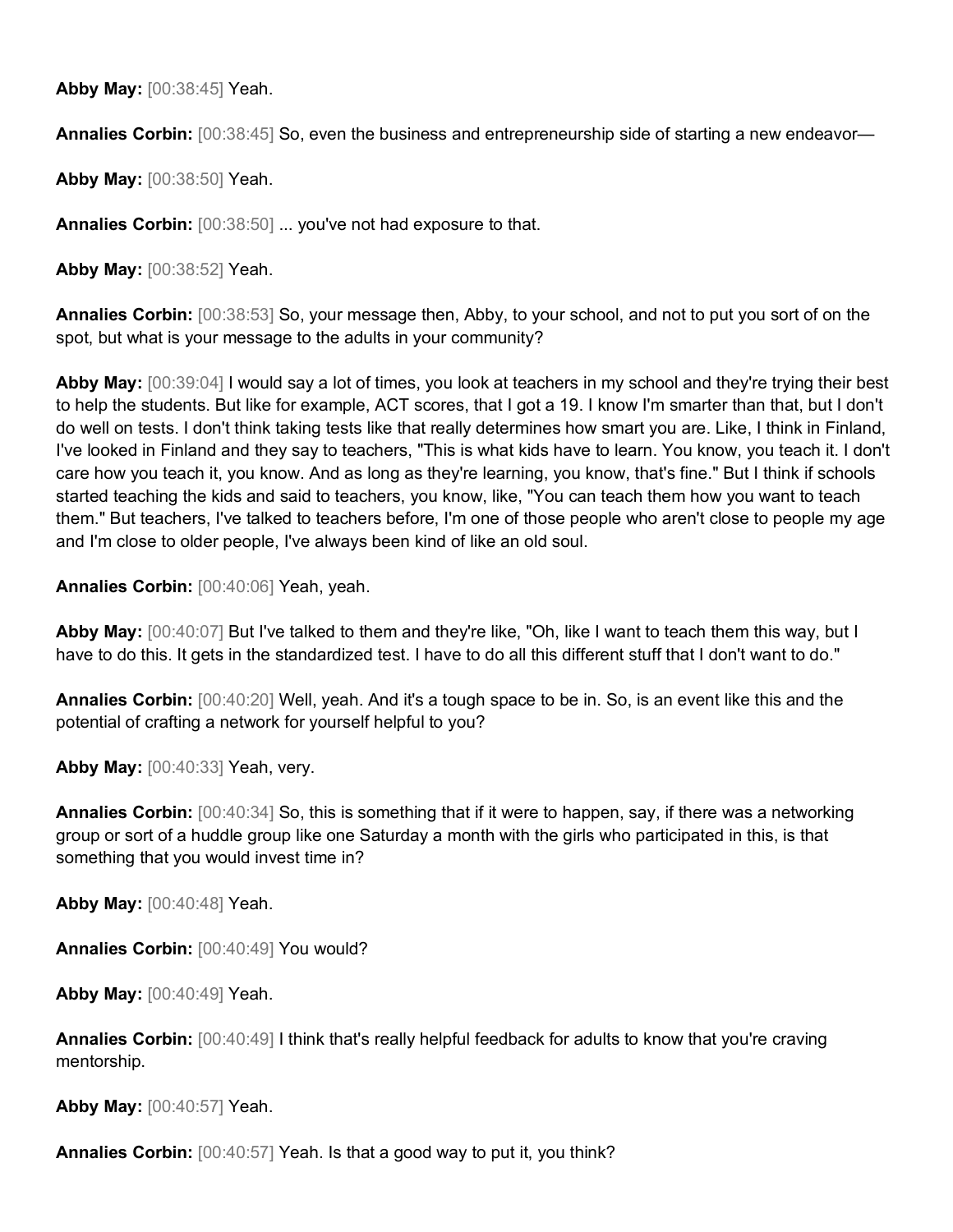**Abby May:** [00:40:59] Yeah, that is.

**Annalies Corbin:** [00:41:00] Yeah. So, I think that that's really awesome. And I do think, Abby, there are options out there for you.

**Abby May:** [00:41:09] Definitely.

**Annalies Corbin:** [00:41:09] And I am so grateful for you to take time and to share that with us. Before I sort of let you off the hook, so to speak, you know, we talked about what you need from the adults in the community. What do you need from the kids in your community?

**Abby May:** [00:41:30] I think one of the problems is I've always saw outside the box. I have always been analytical, like I'm like, "So, this is the problem. What is deeper than that?" I've always seen kids judge me for that. I think there's too much judgmental thoughts going around, like just because somebody is different, just because someone thinks a different way doesn't mean they're wrong. Like I'm a Christian, you know, like I believe in God, but if someone says they're gay and they don't believe in God, I say, "Okay, I respect your views", you know, like I'm not going to put you down for it. And so, that's what I think we need. Kids need to come together and be like, "Okay. Like I don't really agree with you, but I still respect you and I still love you." So, I think that's what kind of we need to go towards.

**Annalies Corbin:** [00:42:27] And so, it's an interesting path to get us through.

**Abby May:** [00:42:30] Yeah.

**Annalies Corbin:** [00:42:31] Yeah.

**Abby May:** [00:42:31] Yeah.

**Annalies Corbin:** [00:42:32] Well, I suspect, Abby, that one day, we will all look up from our various and sundry digital devices that we seem to have our heads buried in-

**Abby May:** [00:42:41] Yeah.

**Annalies Corbin:** [00:42:41] ... and we will see Abby May standing in front of us having solved some of those amazing world problems. So, I want to officially say thank you to you for being here not just with us, but as part of this endeavor-

**Abby May:** [00:42:56] Yeah.

**Annalies Corbin:** [00:42:56] ... as part of this movement and for being brave enough to add your voice to it. So, thank you for that.

Abby May: [00:43:00] Thank you. You're welcome.

**Annalies Corbin:** [00:43:02] Big takeaways. I think the amount of energy that was exchanged not just by the girls, but also with like the people they were speaking to. So, every time I walk past a conversation, all the body language was all in. Everybody was excited. It didn't matter what the topic was. They were in. There were so many tears and so many hugs today, I feel like an Oprah Winfrey Show. I mean, it was like I can't tell you the